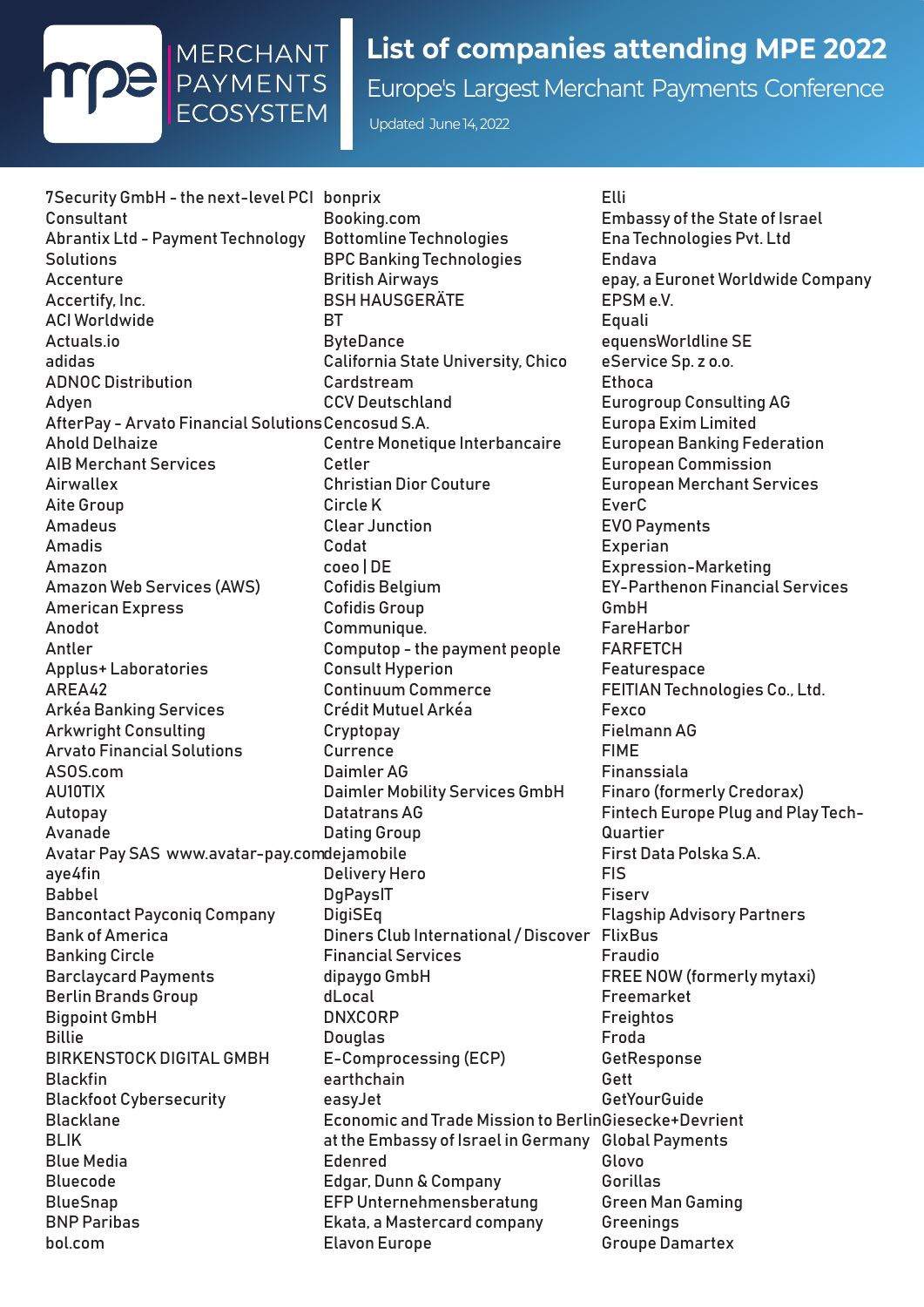GrowthMolecules Guesty H & M HENNES & MAURITZ S.R.L. Hahn Air Lines GmbH **Handpoint HRO** HelloFresh **Hennes** Hewlett Packard Enterprise Hopper Hostinger International HRS Group Huawei Deutschland IDA Ireland idealo internet GmbH IKEA Inditex Inform GmbH Ingenico Ingka procurement InnoGames GmbH Insparx GmbH Intellect Design ArenaLtd International Air Transport Association (IATA) INTRALOT Germany GmbH Intrepid Ventures IRIS Software Group Island Pay Isracard IXOPAY J.P. Morgan Justt Kenbi - Authorize More Kering Kesko Corporation kevin. Kilo Health Kinguin Kiwi.com Klarna Klarna Kosma KLM Royal Dutch Airlines La Panade Lampenwelt GmbH LawDepot Leadtech Group Leo Vegas Liberis Limonetik Lloyds Banking Group Logitravel Group Louis Vuitton Loyaltek m.w.mosen GmbH MagicCube, Inc. ManoMano Market Pay

Marley Spoon AG Mastercard mbe - mobile business engine GmbH, a Net Digital AG company McKinsey & Company Mercedes pay GmbH Mercedes-Benz AG Michiel Kalff Microsoft Minerva MobilePay MOL Group MRC | Merchant Risk Council MyHeritage MYPINPAD myPOS myToys Netcetera - Software matters Netflix **Nethone** Nets Group Newgen Payments Newland Payment Technology NMI Nordsec Ltd **NOTO** Nuapay Oliver Wyman Omio Omniga GmbH & Co. KG OTP Bank OTP Mobile Ltd. Otto Group OVHcloud **PagSeguro** Palyance SA PARTELYA CONSULTING payabl. **PayByPhone** PayCore paydirekt GmbH Paylivre Payment Systems Regulator Payment Universe Payments Consultancy Limited Payments Solved Payments, Digital innovation, Fintech, Cyber Risk & Information Security, Fraud, Social Media PaymentsOp paymenttools PAYONE Paypr.work PayPro Global Inc. **Payrails** Paysafe Group PAYSTRAX Paytech UA (Aventus Group)

Payten PayU PayX International Ltd PCI Proxy PCI Security Standards Council pcm Peratera Philip Morris International Management SA Phos - Software POS Pinecone Plum Polymath Consulting Porsche AG **PostFinance** PostNL PPRO Printec Group PSPBox Publishing Factory Qenta GmbH QENTA Payment CEE Qori Quickbit Radisson Hotel Group Raiffeisen Bank International AG Raiffeisen Bank Romania Raiffeisen banka a.d. Beograd Raiffeisenbank Austria d.d. Raiffeisenbank Hrvatska Rakuten Rapyd Ratepay Ravelin Technology REIMAGINATION TECHNOLOGIES RELX Inc. REWE Group REWE-ZENTRALFINANZ eG Richemont RISK IDENT Risk.Ident GmbH Riskified RIU Hotels & Resorts Roland Berger Rubik-Talent ryd S-Pankki SBB CFF FFS Schwarz Group SGS SHC Stolle & Heinz Consultants GmbH & Co. KG Shell **SIBS Signifyd** Síminn SIXT SOK Corporation